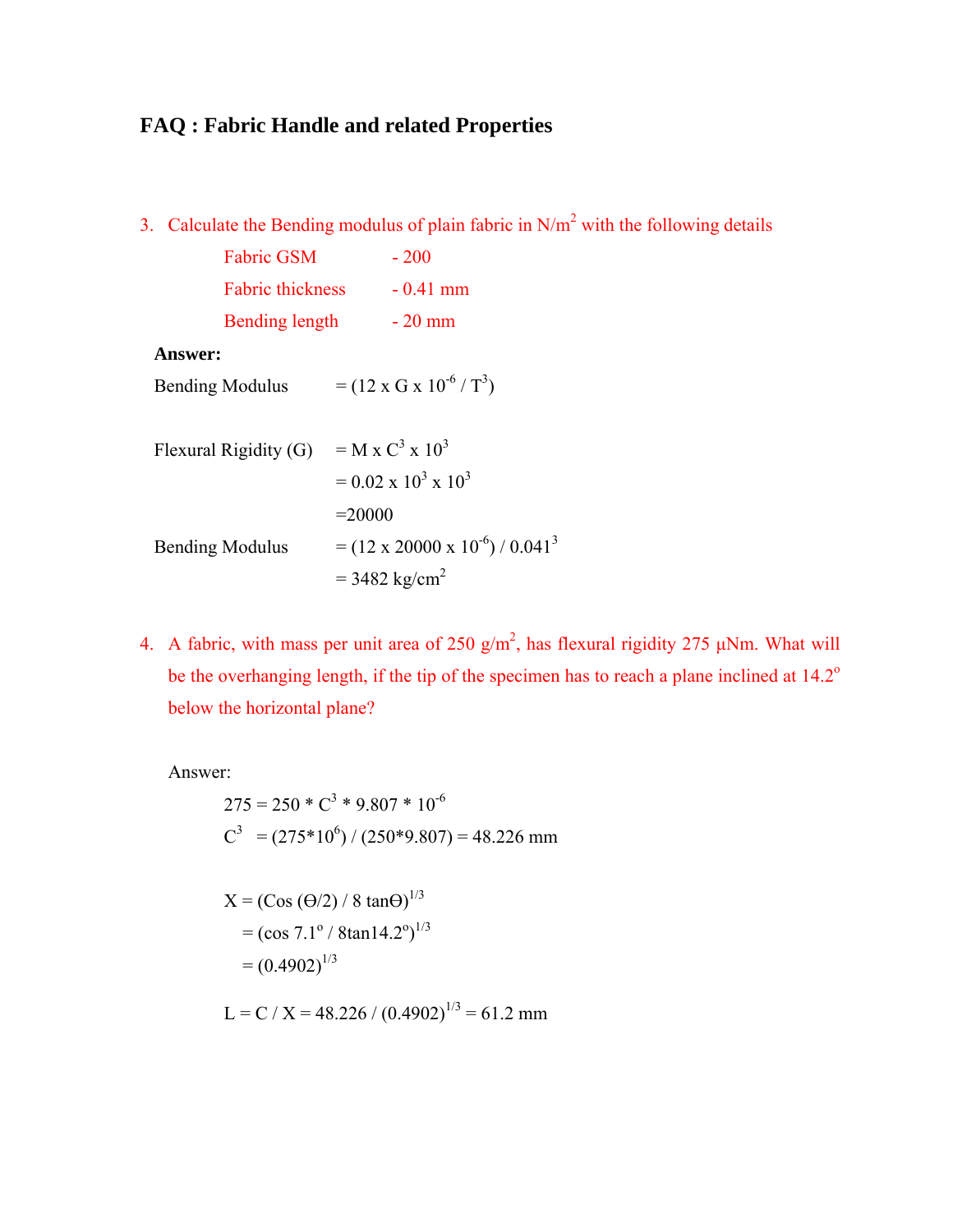5. Explain briefly about KESF? What are all the fabric properties may obtain from the same?

#### **Answer:**

KESF is used to measure the fabric handle value by objective machine-based system which will give consistent and reproducible results. The fabric handle value derived by entirely based on the physical and mechanical properties of fabrics.

| S. No          | Major fabric property          |            | Definition                                  |  |  |
|----------------|--------------------------------|------------|---------------------------------------------|--|--|
|                | Tensile                        | <b>LT</b>  | Linearity of load extension curve           |  |  |
| $\mathfrak{D}$ |                                | <b>WT</b>  | Tensile energy                              |  |  |
| 3              |                                | <b>RT</b>  | <b>Tensile Resilience</b>                   |  |  |
| 4              | Shear                          | G          | <b>Shear Rigidity</b>                       |  |  |
| 5              |                                | 2HG        | Hysteresis of shear force at 0.5°           |  |  |
| 6              |                                | 2HG5       | Hysteresis of shear force at 5 <sup>°</sup> |  |  |
| 7              | Bending                        | B          | <b>Bending Rigidity</b>                     |  |  |
| 8              |                                | 2HB        | Hysteresis of Bending moment                |  |  |
| 9              | <b>Lateral Compression</b>     | LC         | Linearity of Compression thickness curve    |  |  |
| 10             |                                | <b>WC</b>  | Compresssional energy                       |  |  |
| 11             |                                | RC         | <b>Compresssional Resilience</b>            |  |  |
| 12             | <b>Surface Characteristics</b> | MIU        | Co-efficient of friction                    |  |  |
| 13             |                                | <b>MMD</b> | Mean deviation of MIU                       |  |  |
| 14             |                                | <b>SMD</b> | <b>Geometrical Roughness</b>                |  |  |
| 15             | <b>Fabric Construction</b>     | W          | Fabric Weight per unit area                 |  |  |
| 16             |                                | $T_{o}$    | Fabric thickness                            |  |  |

| The following are the fabric properties may obtain from KESF, |  |  |
|---------------------------------------------------------------|--|--|
|                                                               |  |  |

6. Briefly explain formability, Hygral expansion? State the advantages of FAST in the Garment industry.

#### **Answer:**

#### *Formability:*

It can be described in scientific terms as "a measure of the ability of a fabric to absorb compression in its own plane without buckling".

Formability is a direct indicator of the likelihood of Seam Pucker occurring either during or after sewing.